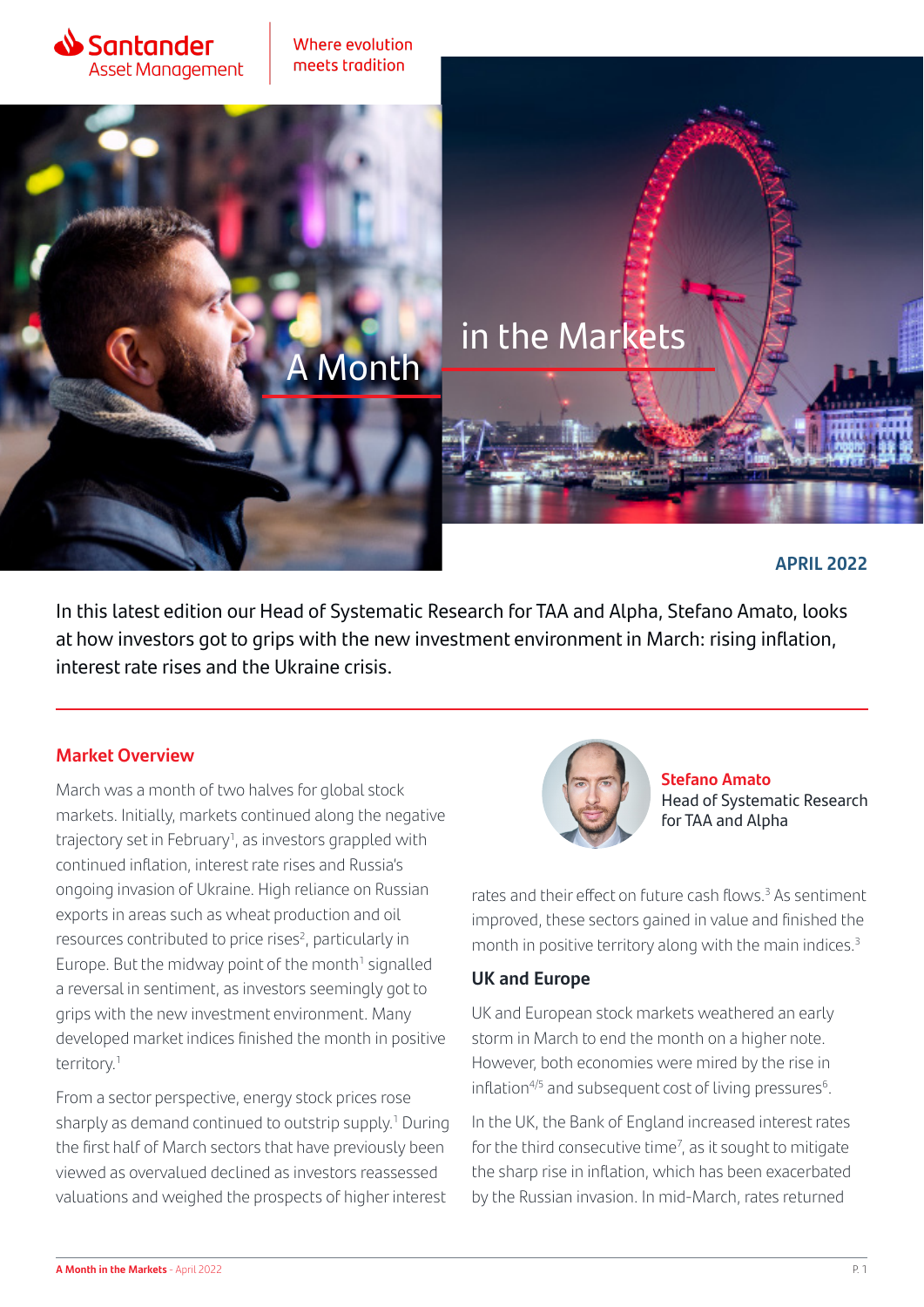

to their pre-pandemic levels of 0.75%.<sup>7</sup> European policymakers continued to hold firm, with European Central Bank (ECB) President Christine Lagarde reiterating her stance of deferring any rate rise until late 2022, once the ECB's existing bond-purchase scheme has run its course.7

### **US**

In mid-March, the US Federal Reserve (Fed) raised interest rates for the first time since 2018<sup>8</sup>. It nudged up by a quarter percentage from near zero and signalled further rate rises to come throughout the year.

Employment data supported the Fed's lean towards tighter monetary policy. This data indicated continued job growth across the country, as more workers returned to the workforce following the global pandemic.9

President Joe Biden challenged domestic oil companies to increase production in an effort to lower soaring gasoline prices.<sup>6</sup> In addition, the president announced a plan to release one million barrels of the US strategic oil reserve each day to further relieve the pressure on prices.6

Despite the measures, the energy sector continued to outperform wider stock markets and achieved performance of nearly 40%.<sup>1</sup>

## **Asia Pacific**

Asian stock markets continued to bear the brunt of the global pandemic, as several countries remained in pursuit of a zero-COVID-19 strategy. China particularly suffered with this, as an outbreak of the Omicron variant sent the country's financial hub, Shanghai, into an extended lockdown.<sup>6</sup> Other cities and towns experienced similar restrictions throughout the month.<sup>10</sup> China's manufacturing purchasing managers' index (PMI) fell to 48.1 in March, as productivity in the region slowed dramatically, further clogging global supply chains.<sup>5</sup>

In Japan, the Bank of Japan (BoJ) continued courting a weaker domestic currency, with the yen value falling significantly over the month.<sup>7</sup> The BoJ also seemingly signalled it had no intention of raising interest rates at this stage, as inflation levels across the country are far lower than those in other global markets.<sup>7</sup>

## **Outlook**

While markets may have rallied towards the latter half of March<sup>6</sup>, in our opinion there is still a great deal of uncertainty around the outcome and impact of the Russia-Ukraine conflict, as well as the global economy more generally. Particularly in Asia, where the Omicron variant is having a more lasting effect, we anticipate supply chain issues to continue, or even worsen, in the short-term. This should lead to further pressure on prices.

Inflation and rising interest rates across major global economies may threaten the potential for investment returns, particularly within fixed income markets. We believe this can likely determine market direction in the coming months.

All data as at 31 March 2022.

 1 Refinitiv Datastream, 31/03/2022 2 OEC World, 31/03/2022 3 Trading View, 31/03/2022 4 Office for National Statistics, 31/03/2022 5 Trading Economics, 31/03/2022 6 The Guardian, 30/03/2022 7 Reuters, 11/03/2022, 17/03/2022 and 4/04/2022 8 Financial Times, 16/03/2022 9 U.S. Bureau of Labor Statistics, 1/04/2022 10 BBC News, 5/04/2022